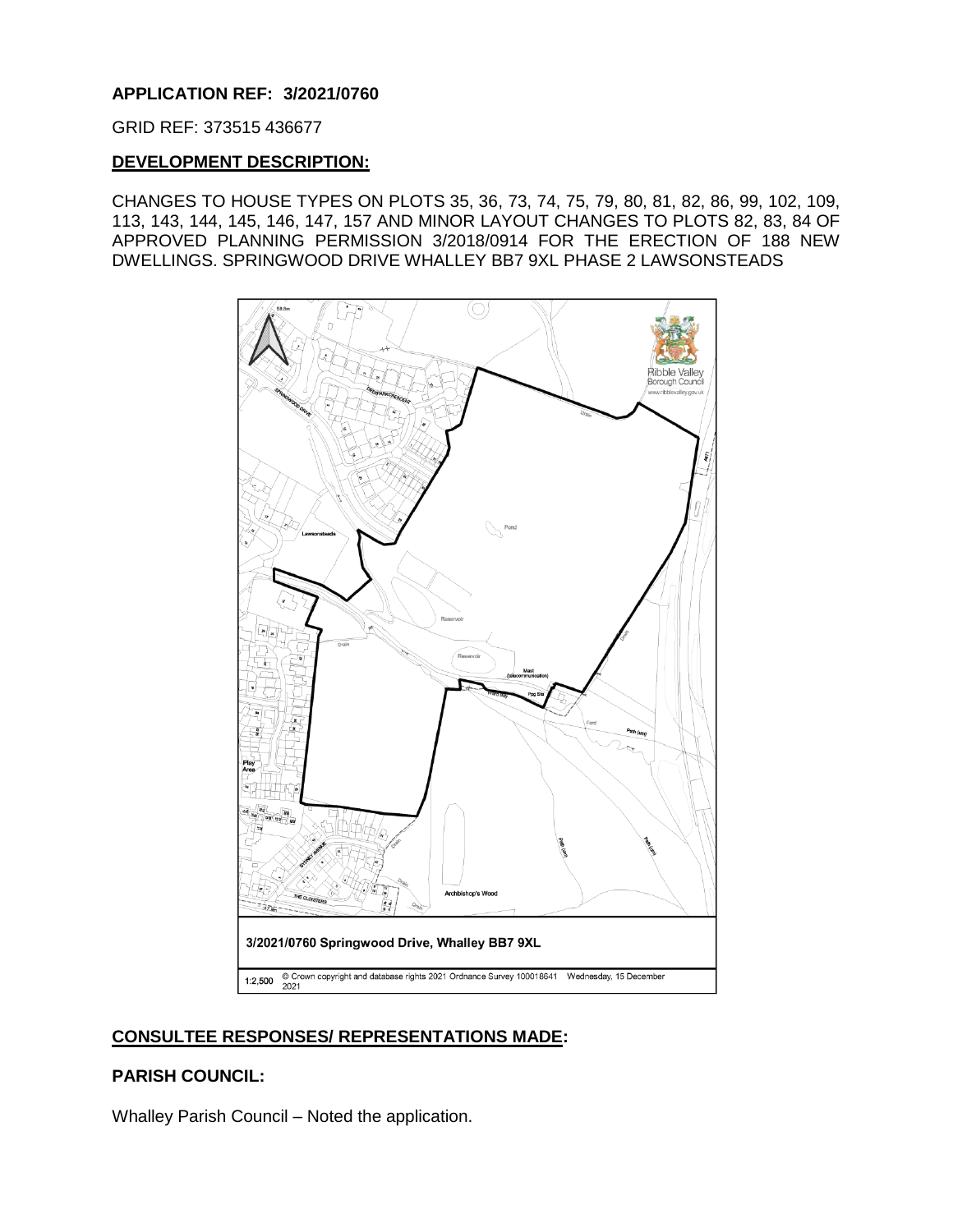# **ENVIRONMENT DIRECTORATE (COUNTY SURVEYOR):**

The Highways Development Control Section has raised no objection to the proposal subject to the imposition of technical conditions which are discussed further in the report.

# **LCC ARCHAEOLOGY:**

The proposed development site was subject to archaeological evaluation in 2018, and no significant remains were identified. As such it is recommended that the condition applied to the planning consent could be discharged.

## **ENVIRONMENT AGENCY (EA):**

Have no further comments to add to their response on the original planning approval. Request that the developer remains engaged with EA and LLFA with regard to flood management in the area.

# **LEAD LOCAL FLOOD AUTHORITY (LLFA):**

Have no further comments to add to their response on the original planning approval.

# **LANCASHIRE COUNTY COUCIL – EDUCATION:**

Have no further comments to add to their response on the original planning approval as the pupil yield remains the same.

## **ADDITIONAL REPRESENTATIONS:**

2 letters of objection have been received summarised as:

- Whalley does not have the infrastructure to cope with more houses
- The development is too high density
- Poor relationship to surrounding developments
- Not in keeping with the scale or character of Whalley
- Flooding

### 2. **Proposed Development for which consent is sought**

- 2.1 The application seeks consent for changes to planning permission 3/2018/0914 for the erection of 188 new dwellings. The changes are summarised as follows
	- House type C (plots 73, 74, 75, 80, 81, 82) 4 bed with integral garage redesigned because the living space was felt to be significantly compromised. This typology has been replaced with a large detached 3 bed with no integral garage.
	- House type D (plot 157) has increased in area from 101m2 to 108.9m2.
	- House type E (plots 79, 86, 99, 102, 109, 113 previously house type D) to be replaced with a new 4 bed wide frontage house type.
	- This means that the overall mix of property sizes remains unchanged.
	- House type K (plots 35, 36, 143, 144, 145, 146, 147) this property has slightly increased in footprint and a further window has been added to bedroom 2.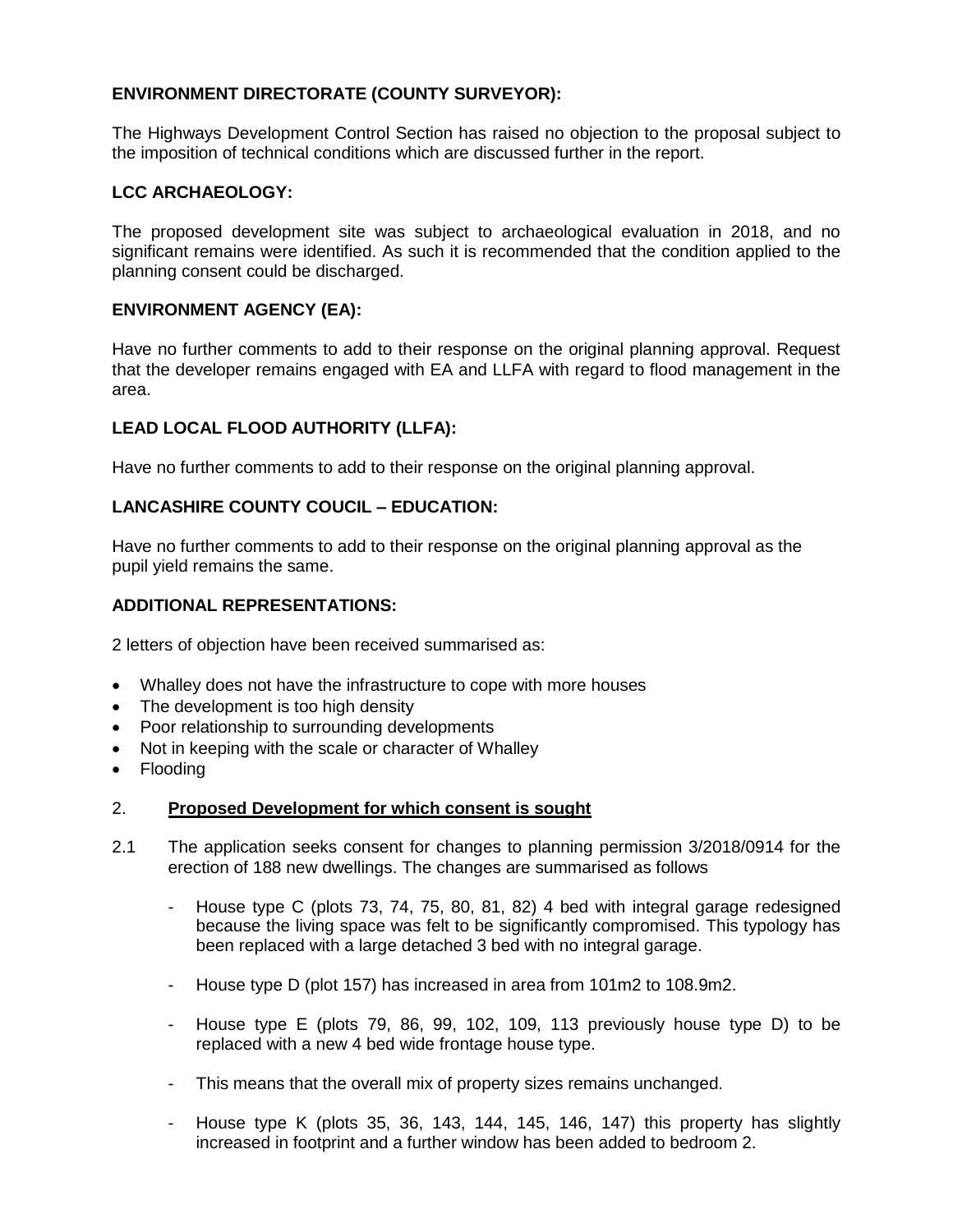- Changes to layout: rearrangement of plots 82 - 84 inclusive has been updated to create a stronger street scene with larger properties now bookending the southern end of the crescent.

It should be noted that there is a concurrent S73 application currently under to vary the approved plans this is approved pending a legal agreement. This seeks the following amendments

- *HouseType A: Full height masonry chimneys replaced with ridge chimneys on plots 30, 112 & 118. First floor bathroom window moved to allow for attached garage to plot 151.*
- *HouseType B: Ground floor bay windows added to plots 21, 31, 34, 50, 72, 76 & 84. As above, full height masonry chimneys replaced with ridge chimneys on plots 5, 21, 34, 39, 46, 55, 68, 85, 155, 158 & 159.*
- *HouseType F:Semi-detached houses have been mirrored to allow external access from utility room*
- *HouseType G:Semi-detached houses have been handed to allow external access from the kitchen / dining room.*

The more significant amendments which involve increase footprint and changes of house type are covered within this current application.

# 3. **Relevant Planning History**

3/2018/0914 - Erection of 188 new dwellings including means of access and associated works. To include 57 affordable dwellings (29 affordable rent and 28 shared ownership).

3/2021/0196 - Variation of condition 2 (Approved Plans) of 3/2018/0914. Proposed changes to plot/house type – Approved subject to the legal agreement.

3/2021/1201 - Discharge of Condition 18 - Surface water drainage and Condition 19 - Surface water drainage during the construction phase from planning consent.

3/2018/0914 – Registered *(UU have indicated that the information with regard to condition 19 is acceptable but condition 18 is not addressed).*

### 4. **Relevant Policies**

### Ribble Valley Core Strategy

Key Statement DS1 – Development Strategy Key Statement DS2 – Sustainable Development Key Statement H1 – Housing Provision Key Statement H2 – Housing Balance Key Statement H3 – Affordable Housing Key Statement EN4 – Biodiversity and Geodiversity Key Statement DMI1 – Planning Obligations Key Statement DMI2 – Transport Considerations Key Statement DMG1 – General Considerations Key Statement DMG2 – Strategic Considerations Key Statement DMG3 – Transport and Mobility Key Statement DME2 Landscape and Townscape Protection Key Statement DMH1 Affordable Housing Criteria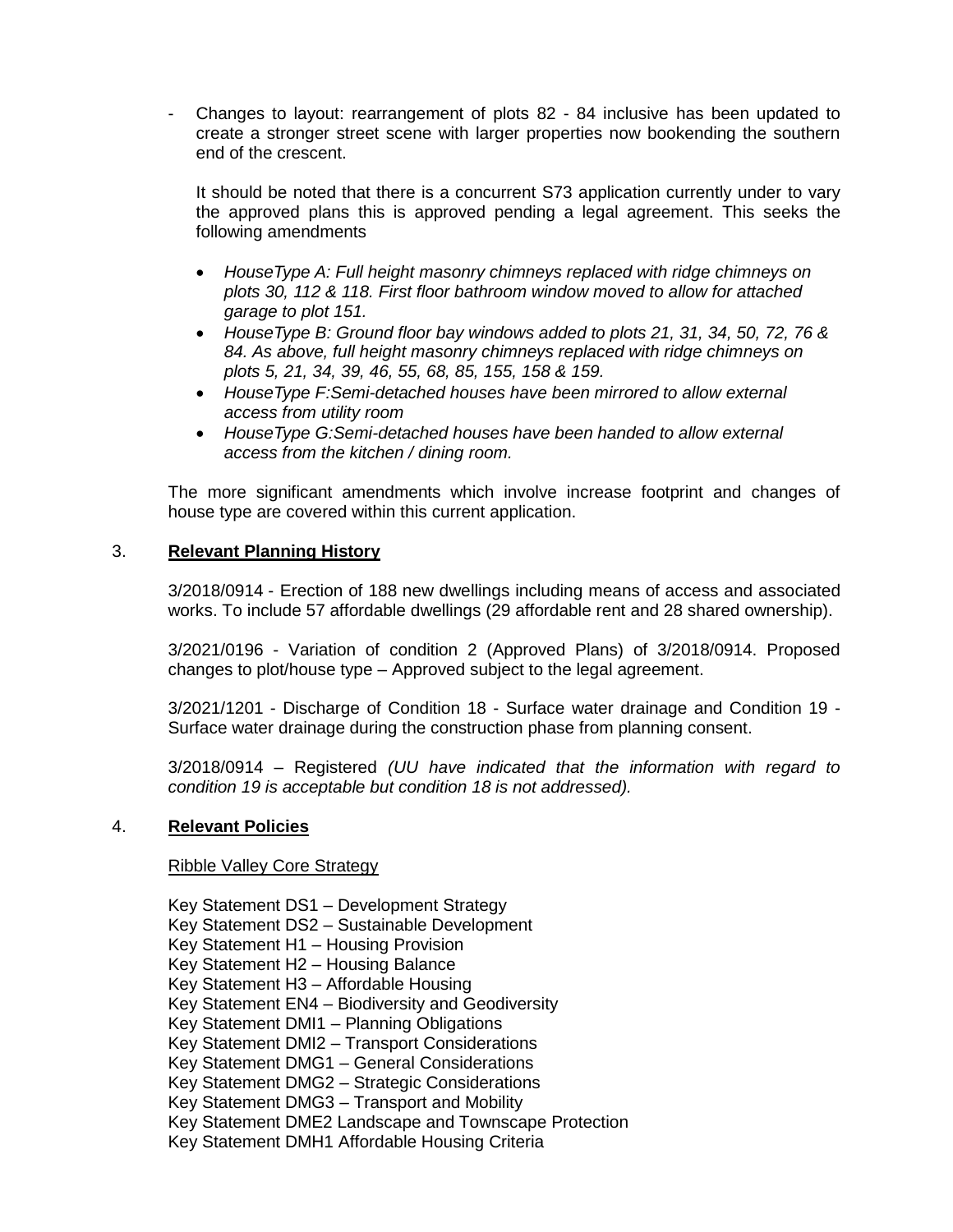Key Statement DMB4 – Open Space Provision Key Statement DME3 — Site and Species Protection and Conservation Key Statement DME6 — Water Management Key Statement DMB5 — Footpaths and Bridleways

National Planning Policy Framework (NPPF)

# 5. **Assessment of Proposed Development**

### 5.1 Principle of Development:

- 5.1.1 The principle of development was established under application 3/2018/0914 which granted consent for the construction of 188 dwellings. This application seeks to amend the house types on 20 plots and alter the layout of 3 plots. The overall total number of houses and bedroom mix remains as previously approved.
- 5.1.2 The site is a committed housing site in the Housing and Economic Development DPD, adopted October 2019 and the proposal is considered to be acceptable in principle, subject to the material planning considerations.

## 5.2 Impact upon Residential Amenity:

- 5.2.1 The plots affected by the changes to house type and layout are within the site and those located along the perimeter adjacent to existing developments are unaffected. Whilst the concerns of the objector are noted there are no changes to the previously approved buffer around the edge of the site. As such the changes proposed are not considered to have any impact on the amenity of residents of adjacent sites.
- 5.2.2 The footprint of the affected dwellings has slightly increased but this will not result in a detrimental effect on any of the surrounding dwellings. House type K is a bungalow and has an additional bedroom window on the gable elevation to the front which would not result in any additional overlooking. As such there are no concerns raised with respect to residential amenity within the site.

## 5.3 Visual Amenity / Landscape:

5.3.1 As aforementioned this application seeks to vary house types on 20 selected plots and the layout of 3. The changes proposal will have a minimal impact visually, when taken in the context of the site as a whole. Previous conditions imposed regarding materials and landscaping will still be relevant and this permission will vary the conditions relating to the site layout and house types specified.

# 5.4 Highway Safety and Accessibility:

5.4.1 Lancashire County Council Highways had some initial concerns regarding the loss of parking spaces however having received a revised plan they do not raise an objection regarding the proposed development and are of the opinion that the proposed development will not have a significant impact on highway safety, capacity or amenity in the immediate vicinity of the site subject to technical conditions being imposed on any approval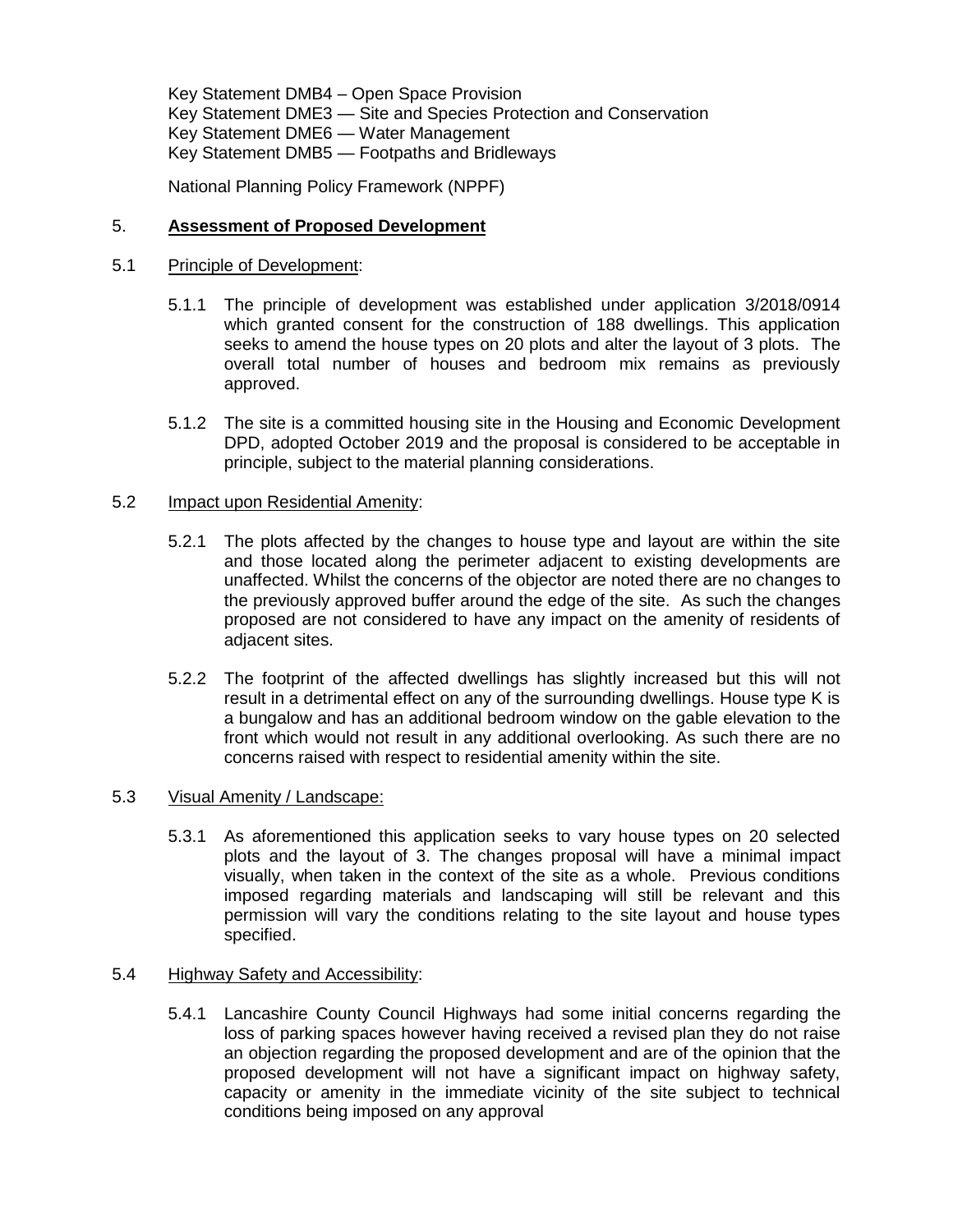- 5.4.2 No formal comments have been received but it is acknowledged that concerns have been raised by various interested parties with regards to connectivity to Springwood. The junction to Whalley Road to the new vehicular access is controlled by traffic lights. If pedestrians cross here, it does not link up with any footpaths or pavements. However, there are public footpaths further south which link the site to this area via the pedestrian crossing at the Accrington Road A671 junction opposite the entrance to Springwood car park. No concerns were raised regarding this during the consideration of the original consent. However, section 106 monies were secured for offsite highway works for:
	- Improvements to zebra crossing £15,000 to supplement existing contributions to convert the existing crossing to a puffin crossing
	- De-cluttering of unnecessary signing and lining £30,000

Given the nature of this application for house type substitutions only, this issue cannot now be revisited.

## 5.5 Ecology / Trees:

5.5.1 There are no issues raised with regards to this. Those conditions imposed on the original consent which are not yet discharged will still be relevant.

### 5.6 Drainage and Water Management:

5.6.1 The LLFA and EA have no further comments to add following consultation on the original approval. The drainage of the site can be controlled by technical conditions. It is noted that several conditions relating to this have not yet been discharged at the time of writing this report.

# 5.7 Infrastructure, Services and Developer Contributions:

5.7.1 A linking agreement will be required to the original section 106 agreement attached to application 3/2018/0914 but there are no changes to the amount of contributions sought.

### 6. **Observations/Consideration of Matters Raised/Conclusion**

- 6.1 Taking account of the above matters and all material considerations it is considered that when read in the context of the site as a whole the proposed changes are minor and will not result in a development that is significantly different to that approved.
- 6.2 For the reasons outlined above the proposed development is considered to be in accordance with the main aims and objectives of the adopted development plan and it is therefore recommended accordingly.

RECOMMENDATION: That the application be DEFERRED and DELEGATED to the Director of Economic Development and Planning for approval following the satisfactory completion of a Legal Agreement, within 3 months from the date of this Committee meeting or delegated to the Director of Economic Development and Planning in conjunction with the Chairperson and Vice Chairperson of Planning and Development Committee should exceptional circumstances exist beyond the period of 3 months and subject to the following conditions: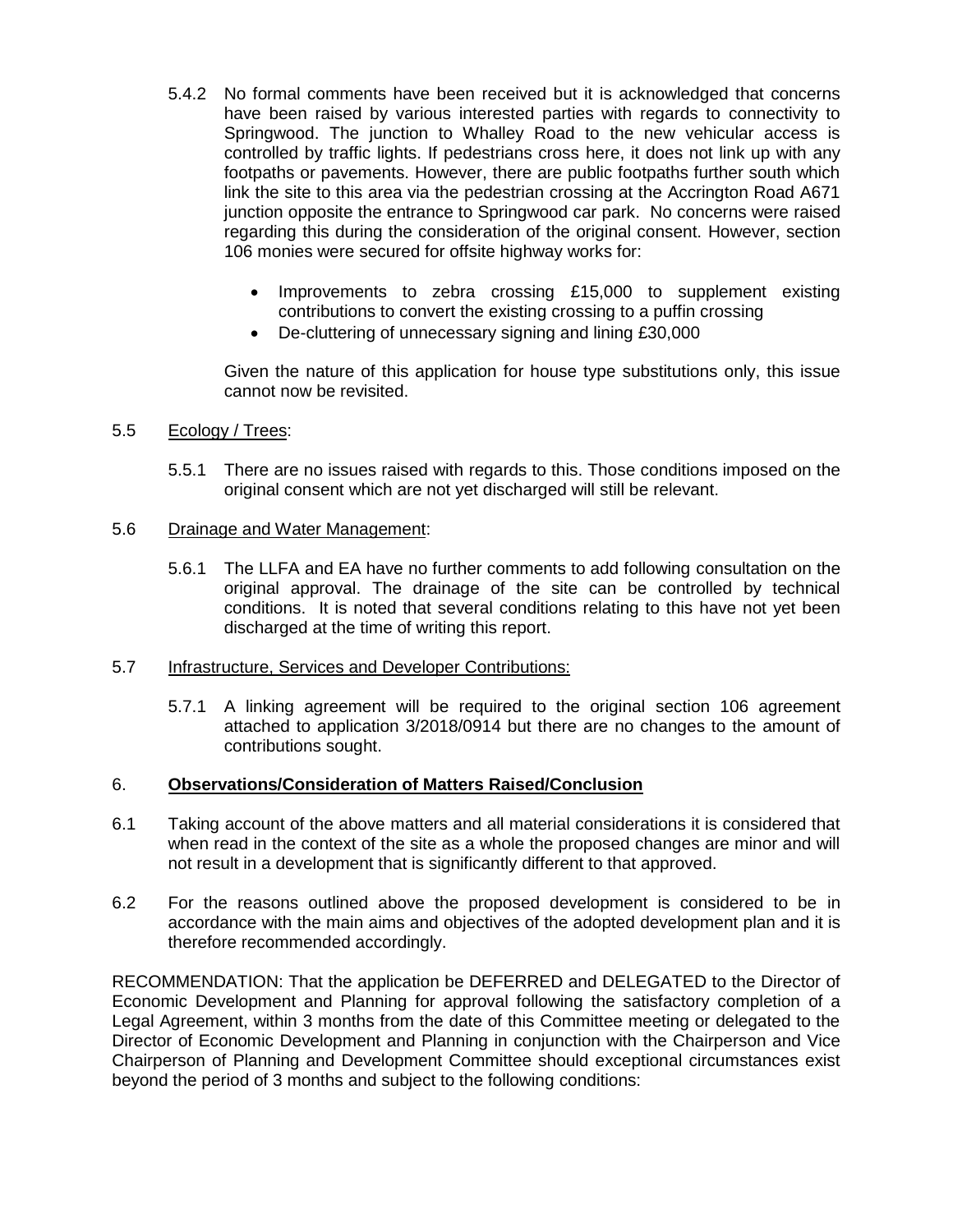## *Plans*

1. Unless explicitly required by condition within this consent, the development hereby permitted shall be carried out in complete accordance with the proposals as detailed on drawings:

#### Plans

Location Plan AA7403-2001 Rev C Materials layout AA7403C 2012 Rev F Materials schedule AA7403 – 01-13 001 Site layout AA7403C 2010 Rev F Proposed Unit Mix AA7403C 2011 Rev U Proposed Boundary layout: AA7403 2015 Rev: C Proposed Boundary Treatments: AA7403 2014 Rev: C

Supporting Documents Wildlife Movement Report Bat Roost Assessment Bat Emergence Survey Breeding Bird Check Biodiversity Enhancement House Types House Type C, D, E and K

REASON: For the avoidance of doubt and to clarify which plans are relevant to the consent hereby approved.

#### *Materials*

2. The materials to be used on the external surfaces of the development hereby approved shall be implemented as per approved on the material schedule re AA7403 – 01-13 001 as follows:

Forticrete Anstone Walling - Olde Heather Black Forterra Light Buff Brick - Cathedral Cream Dark Brick - Michelmerch - Blockleys Synthesis S09 Through Coloured White Render Mid-Grey Windows (Upvc) Dark Grey Rainwater Goods

REASON: In order that the Local Planning Authority may ensure that the materials to be used are appropriate to the locality and respond positively to the inherent character of the area.

### *Boundary Treatments*

3. The boundary treatments to be used in the development hereby approved shall be implemented as per the approved plans

REASON: In order that the Local Planning Authority may ensure that the materials to be used are appropriate to the locality and respond positively to the inherent character of the area.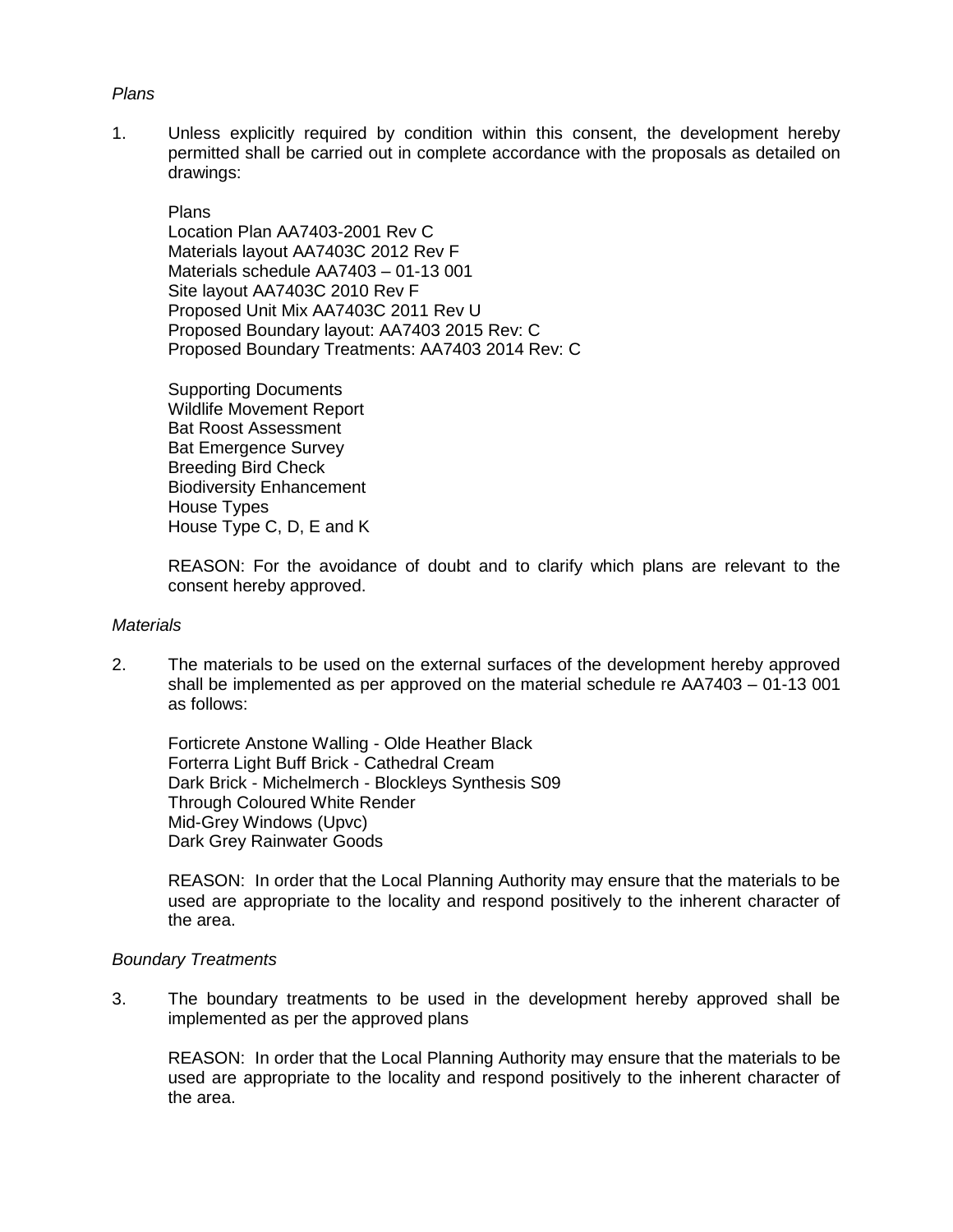### *Landscape and Ecology*

4. Notwithstanding the submitted details, the first dwelling on the site shall not be occupied until full details of the timings and phasing of the equipping of the public open space provision, play areas and delivery of the trim-trail/cycle-ways have been submitted to and approved in writing by the Local Planning Authority.

For the avoidance of doubt the submitted details shall provide the details of the numbers of dwellings, within a phase, to be constructed/occupied prior to each area of usable public open space becoming fully equipped/available for use. The provision and equipping of such areas shall thereafter be carried out in strict accordance with the approved details including the agreed timetable for implementation.

REASON: To ensure the adequate provision for public open space and play areas is brought forward in an appropriate phased manner to serve occupiers/residents of the development and wider community.

5. The landscaping proposals hereby approved shall be implemented in the first planting season following occupation or use of the first dwelling, whether in whole or part and shall be maintained thereafter for a period of not less than 10 years to the satisfaction of the Local Planning Authority.

All trees/hedgerow shown as being retained within the approved details shall be retained as such in perpetuity.

REASON: To ensure the proposal is satisfactorily landscaped and trees/hedgerow of landscape/visual amenity value are retained as part of the development.

6. The provisions for building dependant species shall be implemented in accordance with the approved details as follows:

REASON: In the interests of biodiversity and to enhance nesting/roosting opportunities for species of conservation concern and to minimise/mitigate the potential impacts upon protected species resultant from the development

7. During the construction period, all trees as shown to be retained within the submitted Tree and hedgerow Survey Report (August 2018 18-0886.02) shall be protected in accordance with British Standard BS 5837 (2012) or any subsequent amendment to the British Standard.

All protective fencing shall be in accordance with BS5837 (2012): 'Trees in Relation to Construction' and be erected in its entirety prior to any other operations taking place on the site. The agreed tree protection shall remain in place and be maintained for the duration of the construction phase of the development. For the avoidance of doubt no vehicle, plant, temporary building or materials, including raising and or, lowering of ground levels, shall be allowed within the protection areas(s) specified.

REASON: To protect trees/hedging of landscape and visual amenity value on and adjacent to the site or those likely to be affected by the proposed development hereby approved.

8. No removal of vegetation including trees or hedges shall be undertaken within the nesting bird season (1st March - 31st August inclusive) unless a pre-clearance check on the day of removal, by a licenced ecologist, confirms the absence of nesting birds. A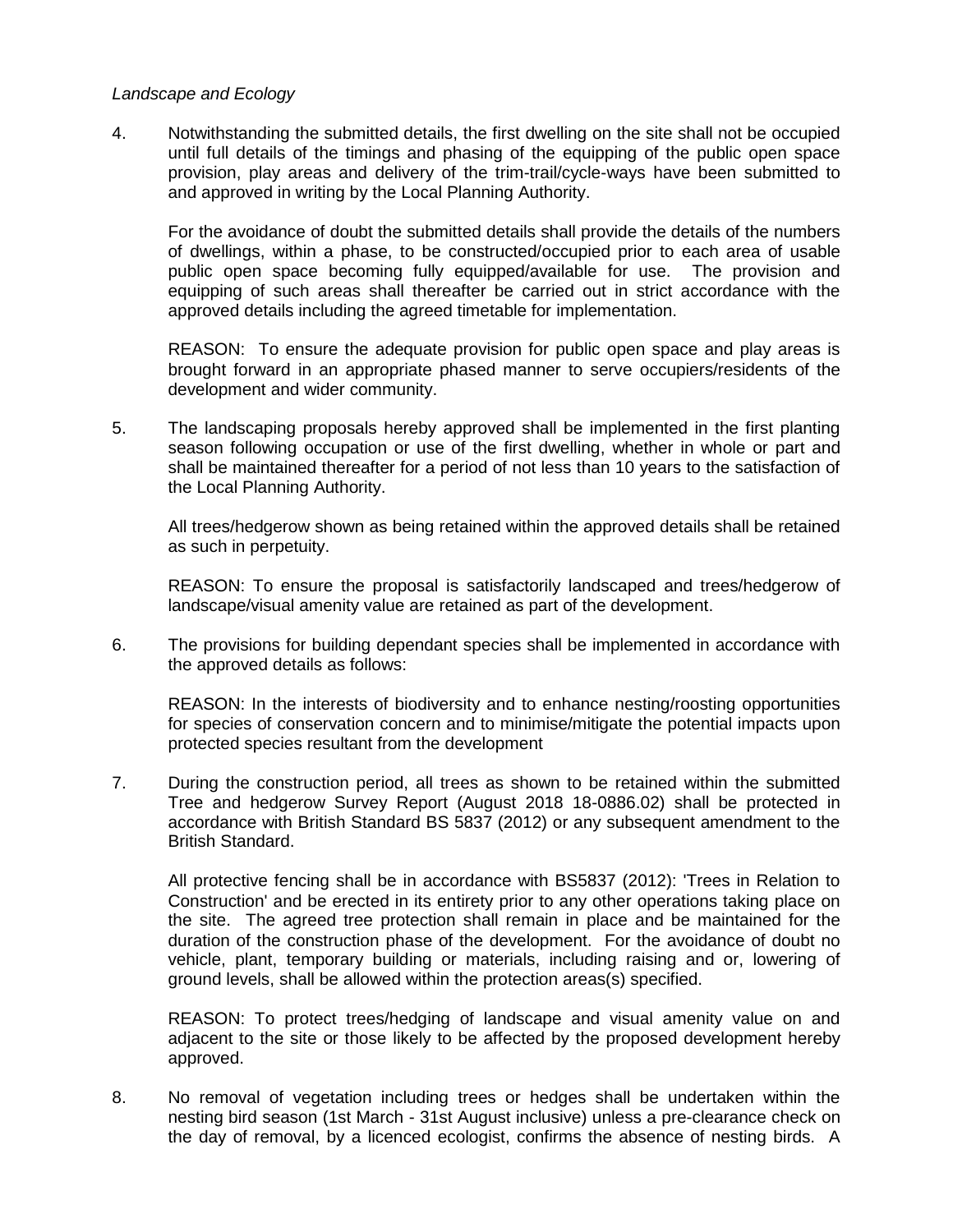letter from the ecologist confirming the absence of nesting birds shall be submitted to the Local Planning Authority within one month of the pre-clearance check being undertaken.

REASON: To ensure that there are no adverse effects on the favourable conservation status of birds, to protect the bird population and species of importance or conservation concern from the potential impacts of the development.

9. Notwithstanding the submitted details, precise details including a long-term management plan and timings of planting of the landscape buffer margin to the west of plots 143-150 (Proposed Unit Mix Plan AA7403 2011 Rev: R) shall have been submitted to and approved in writing by the Local Planning Authority prior to the construction of any of the aforementioned plot numbers.

The development shall be carried out in strict accordance with the approved details/timings and the approved long-term management plan for the area shall be adhered to for the lifetime of the development.

REASON: To ensure the proposal is satisfactorily landscaped and appropriate to the locality and to ensure that adequate landscape mitigation is provided at an appropriate stage in development to successfully minimise the impacts of the development upon existing neighbouring occupiers.

10. No works to or within 5m of the tree identified as having bat roosting potential (Figure 5 - Ecological Appraisal September 2018) shall be undertaken unless further surveys are undertaken, as specified in section 6.0 of the aforementioned report, have first been submitted to and agreed in writing by the Local Planning Authority. The mitigation measures shall be implemented in accordance with the approved details as follows:

Wildlife Movement Report Bat Roost Assessment Bat Emergence Survey Breeding Bird Check Biodiversity Enhancement Measures

REASON: In the interests of biodiversity and to enhance nesting/roosting opportunities for species of conservation concern and to minimise/mitigate the potential impacts upon protected species resultant from the development

### *Highways*

11. The development shall be carried out in strict accordance with the approved Construction Management Plan, Construction and Environmental management Plan Rev: A March 2021

REASON: To limit the number of access points to the highway network and mitigate the potential negative impacts of construction traffic upon the safe operation of the immediate highway network within Whalley.

12. There shall be no occupation of any of the approved dwellings within the development hereby permitted until such time as the parking and turning facilities have been implemented in accordance with PRP drawing number Rev H. Thereafter the onsite parking provision shall be so maintained in perpetuity.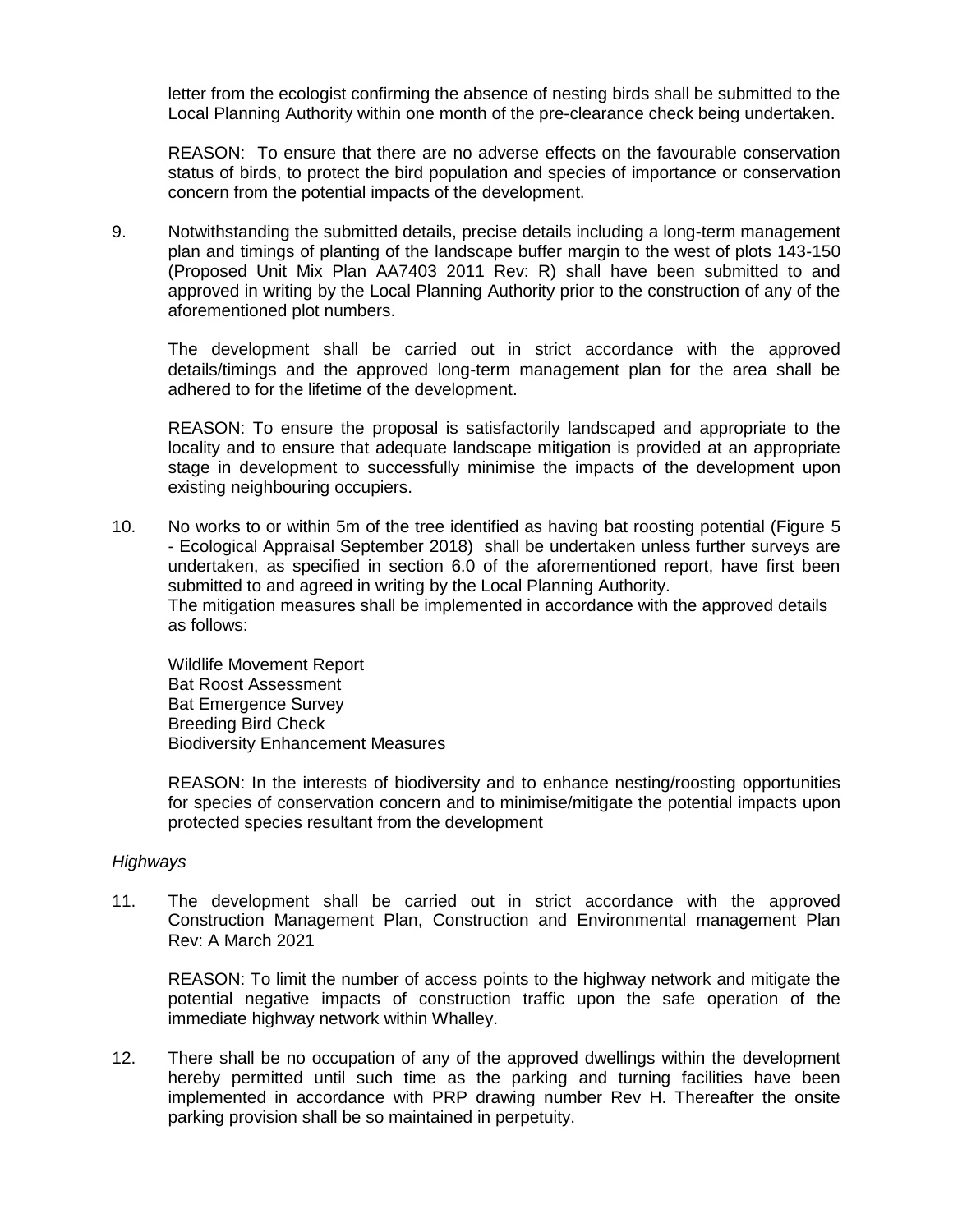REASON: To ensure that adequate off-street parking provision is made to reduce the possibility of the proposed development leading to on-street parking problems locally, and to enable vehicles to enter and leave the site in a forward direction, in the interests of highway safety.

13. Prior to the first occupation of any of the dwellings hereby approved, details of electric vehicle charging points for each dwelling shall have been submitted to and approved in writing by the Local Planning Authority unless otherwise agreed. These shall be installed prior to the first occupation of each dwelling and thereafter retained as such.

REASON: To support sustainable transport objectives and contribute to the reduction of harmful carbon emissions.

### *Water management*

- 14. There shall be no occupation of any of the approved dwellings within the development hereby permitted, until final details of the design, based on sustainable drainage principles, and implementation of an appropriate surface water sustainable drainage scheme have been submitted to and approved in writing by the Local Planning Authority. Those details shall include, as a minimum:
	- a) Information about the lifetime of the development, design storm period and intensity, temporary surface water storage facilities, details of the methods employed to delay and control surface water discharged from the site, details of any measures taken to prevent flooding and pollution of the receiving groundwater and/or surface waters, including watercourses, and details of flood levels in AOD;
	- b) The drainage strategy should demonstrate that post development surface water runoff from the application site will not exceed a maximum rate of 57.7 L/s. The scheme shall subsequently be implemented in accordance with the approved details before the development is completed;
	- c) A site layout plan showing flood water exceedance routes, both on and off site;
	- d) A timetable for implementation, including phasing as applicable;
	- e) Details of water quality controls, where applicable.
	- f) Details of an appropriate management and maintenance plan for the surface water drainage scheme for the lifetime of the development. This should also include details regarding the future management and maintenance of any ordinary watercourses located within or adjacent to the application site.

The scheme shall be implemented in accordance with the approved details prior to first occupation of any of the approved dwellings, or completion of the development, whichever is the sooner. Thereafter the drainage system and ordinary watercourses shall be retained, managed and maintained in accordance with the approved details.

REASON: To ensure that the proposed development can be adequately drained, to ensure that there is no flood risk on or off the site resulting from the proposed development, to ensure that water quality is not detrimentally impacted by the development proposal and to ensure that appropriate maintenance mechanisms are put in place for the lifetime of the development.

15. Notwithstanding the submitted details, there should be no occupation of the first dwelling until the means of ensuring the water mains that are laid within the site boundary are protected from damage as a result of the development have been submitted to and approved in writing by the Local Planning Authority in writing. The details shall outline the potential impacts on the water mains from construction activities and the impacts